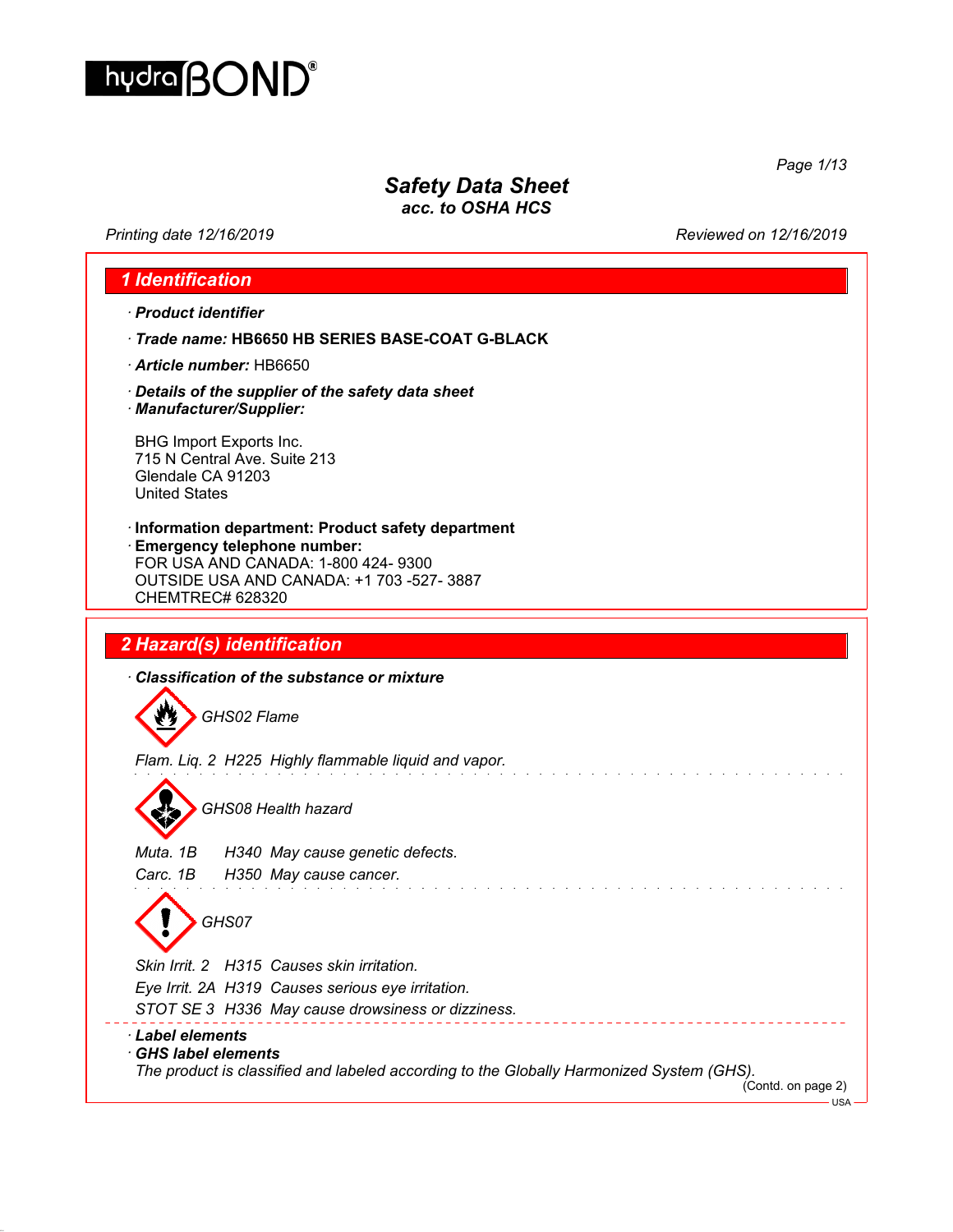*Printing date 12/16/2019 Reviewed on 12/16/2019*

# *Trade name:* **HB6650 HB SERIES BASE-COAT G-BLACK**



(Contd. on page 3)

USA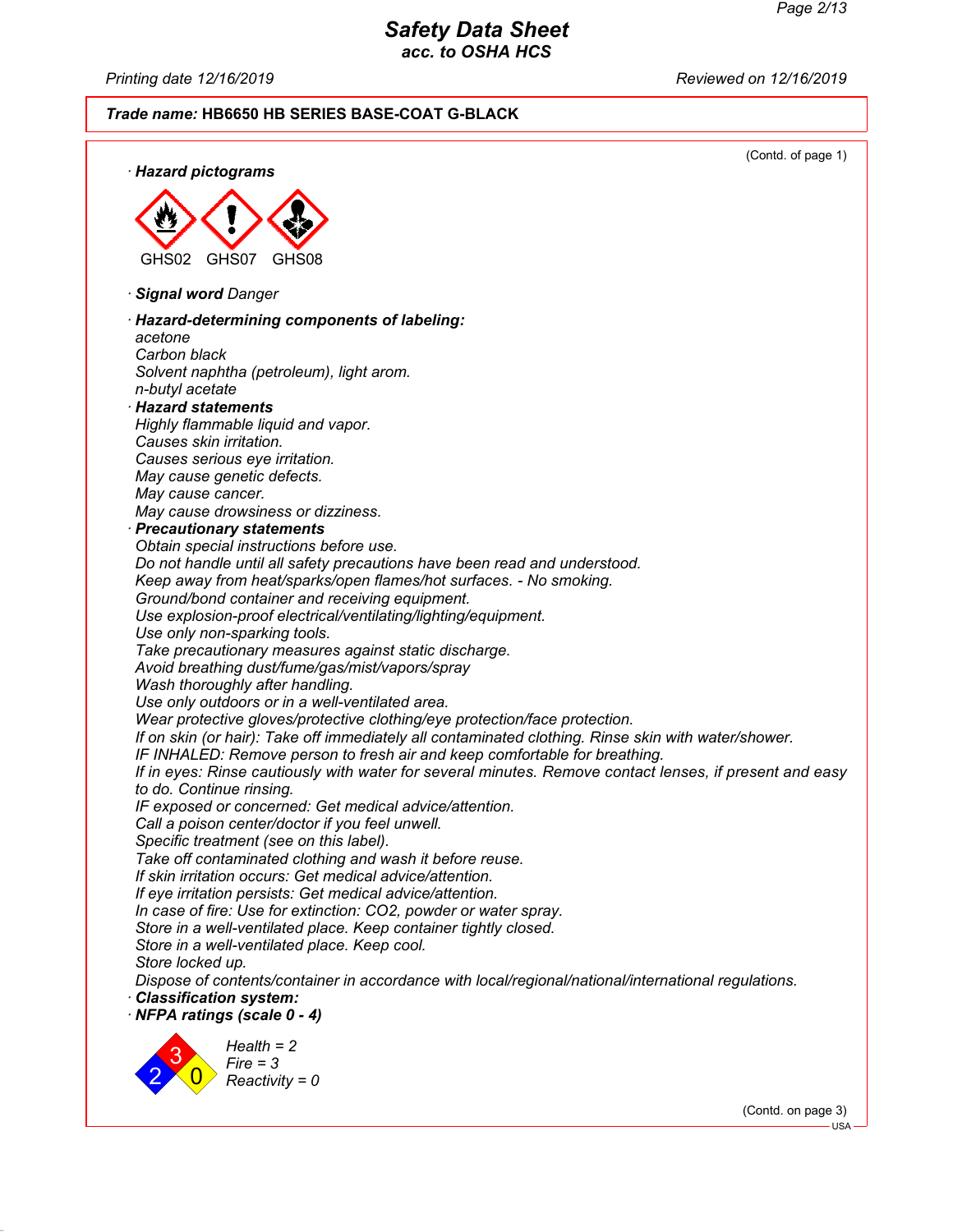*Printing date 12/16/2019 Reviewed on 12/16/2019*

#### *Trade name:* **HB6650 HB SERIES BASE-COAT G-BLACK**

(Contd. of page 2)

*· HMIS-ratings (scale 0 - 4)*



\*2 *Health = \*2* 3 *Fire = 3*

*· Other hazards*

*· Results of PBT and vPvB assessment*

- *· PBT: Not applicable.*
- *· vPvB: Not applicable.*

#### *\* 3 Composition/information on ingredients*

*· Chemical characterization: Mixtures*

*· Description: Mixture of the substances listed below with nonhazardous additions.*

| · Dangerous components: |                                                       |                         |
|-------------------------|-------------------------------------------------------|-------------------------|
|                         | $67-64-1$ acetone                                     | 25-50%                  |
|                         | 98-56-6 4-chloro-alpha, alpha, alpha-trifluorotoluene | 10-25%                  |
|                         | 123-86-4 n-butyl acetate                              | $2.5 - 10\%$            |
|                         | 1333-86-4 Carbon black                                | $2.5 - 10\%$            |
|                         | 110-43-0 heptan-2-one                                 | $\overline{\leq 2.5\%}$ |
|                         | 64742-95-6 Solvent naphtha (petroleum), light arom.   | ≤2.5%                   |
|                         | 119-64-2 1, 2, 3, 4-tetrahydronaphthalene             | ≤2.5%                   |
|                         | 100-41-4 ethylbenzene                                 | ≤2.5%                   |

#### *4 First-aid measures*

*· Description of first aid measures*

- *· General information: Immediately remove any clothing soiled by the product.*
- *· After inhalation: In case of unconsciousness place patient stably in side position for transportation.*
- *· After skin contact: Immediately wash with water and soap and rinse thoroughly.*
- *· After eye contact:*

*Rinse opened eye for several minutes under running water. If symptoms persist, consult a doctor. · After swallowing: If symptoms persist consult doctor.*

- *· Information for doctor:*
- *· Most important symptoms and effects, both acute and delayed No further relevant information available.*
- *· Indication of any immediate medical attention and special treatment needed No further relevant information available.*

## *5 Fire-fighting measures*

- *· Extinguishing media*
- *· Suitable extinguishing agents:*
- *CO2, extinguishing powder or water spray. Fight larger fires with water spray or alcohol resistant foam. · For safety reasons unsuitable extinguishing agents: Water with full jet*
- *· Special hazards arising from the substance or mixture No further relevant information available.*

(Contd. on page 4)

 $-HSA -$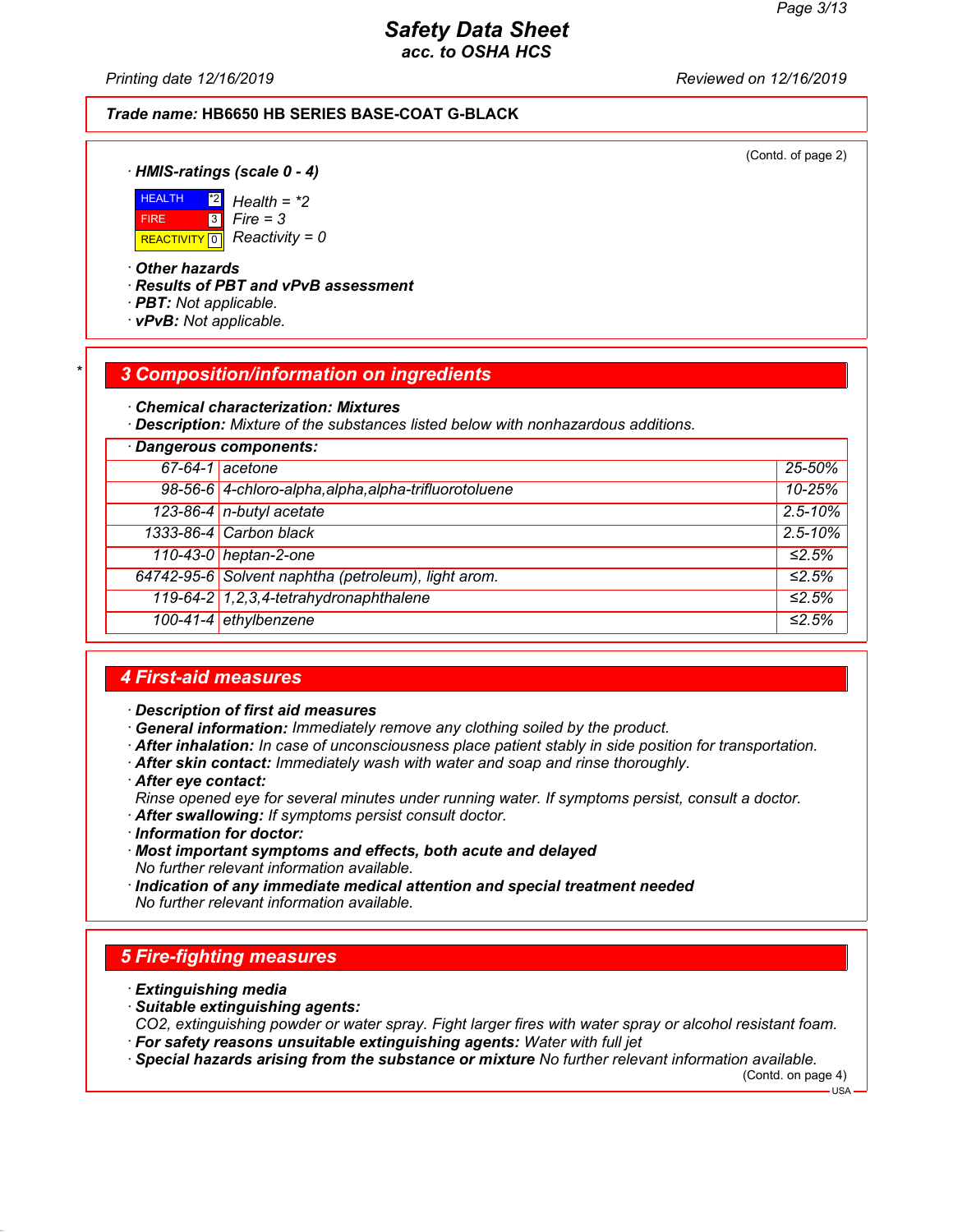(Contd. of page 3)

## *Safety Data Sheet acc. to OSHA HCS*

*Printing date 12/16/2019 Reviewed on 12/16/2019*

#### *Trade name:* **HB6650 HB SERIES BASE-COAT G-BLACK**

*· Advice for firefighters*

*· Protective equipment: No special measures required.*

#### *\* 6 Accidental release measures*

- *· Personal precautions, protective equipment and emergency procedures Wear protective equipment. Keep unprotected persons away.*
- *· Environmental precautions: Do not allow to enter sewers/ surface or ground water.*
- *· Methods and material for containment and cleaning up:*
- *Absorb with liquid-binding material (sand, diatomite, acid binders, universal binders, sawdust). Dispose contaminated material as waste according to item 13.*
- *Ensure adequate ventilation.*
- *· Reference to other sections*
- *See Section 7 for information on safe handling.*
- *See Section 8 for information on personal protection equipment.*
- *See Section 13 for disposal information.*
- *· Protective Action Criteria for Chemicals*

| $·$ PAC-1:           |                                           |  |                         |
|----------------------|-------------------------------------------|--|-------------------------|
|                      | $67-64-1$ acetone                         |  | $200$ ppm               |
|                      | 123-86-4 $n$ -butyl acetate               |  | 5 ppm                   |
|                      | 1333-86-4 Carbon black                    |  | $9$ mg/m <sup>3</sup>   |
|                      | 110-43-0 heptan-2-one                     |  | 150 ppm                 |
| 1330-20-7            | xylene                                    |  | 130 ppm                 |
|                      | 108-65-6 2-methoxy-1-methylethyl acetate  |  | 50 ppm                  |
|                      | 119-64-2 1, 2, 3, 4-tetrahydronaphthalene |  | $1.6$ ppm               |
|                      | 100-41-4 ethylbenzene                     |  | 33 ppm                  |
|                      | 123-42-2 4-hydroxy-4-methylpentan-2-one   |  | $150$ ppm               |
|                      | 7664-38-2 phosphoric acid                 |  | $3$ mg/m <sup>3</sup>   |
|                      | 556-67-2 octamethylcyclotetrasiloxane     |  | 30 ppm                  |
| $\overline{PAC-2}$   |                                           |  |                         |
| $67 - 64 - 1$        | acetone                                   |  | 3200* ppm               |
|                      | 123-86-4 n-butyl acetate                  |  | 200 ppm                 |
|                      | 1333-86-4 Carbon black                    |  | $99$ mg/m <sup>3</sup>  |
|                      | 110-43-0 heptan-2-one                     |  | 670 ppm                 |
| 1330-20-7 xylene     |                                           |  | $920*ppm$               |
|                      | 108-65-6 2-methoxy-1-methylethyl acetate  |  | 1,000 ppm               |
|                      | 119-64-2 1,2,3,4-tetrahydronaphthalene    |  | 17 ppm                  |
|                      | 100-41-4 ethylbenzene                     |  | 1100* ppm               |
|                      | 123-42-2 4-hydroxy-4-methylpentan-2-one   |  | 350 ppm                 |
|                      | 7664-38-2 phosphoric acid                 |  | $30$ mg/m <sup>3</sup>  |
|                      | 556-67-2 octamethylcyclotetrasiloxane     |  | 68 ppm                  |
| $\overline{PAC-3}$ : |                                           |  |                         |
| $67 - 64 - 1$        | acetone                                   |  | 5700* ppm               |
|                      | 123-86-4 n-butyl acetate                  |  | 3000* ppm               |
| 1333-86-4            | Carbon black                              |  | $590$ mg/m <sup>3</sup> |
|                      | 110-43-0 heptan-2-one                     |  | 4000* ppm               |
|                      |                                           |  | (Contd. on page 5)      |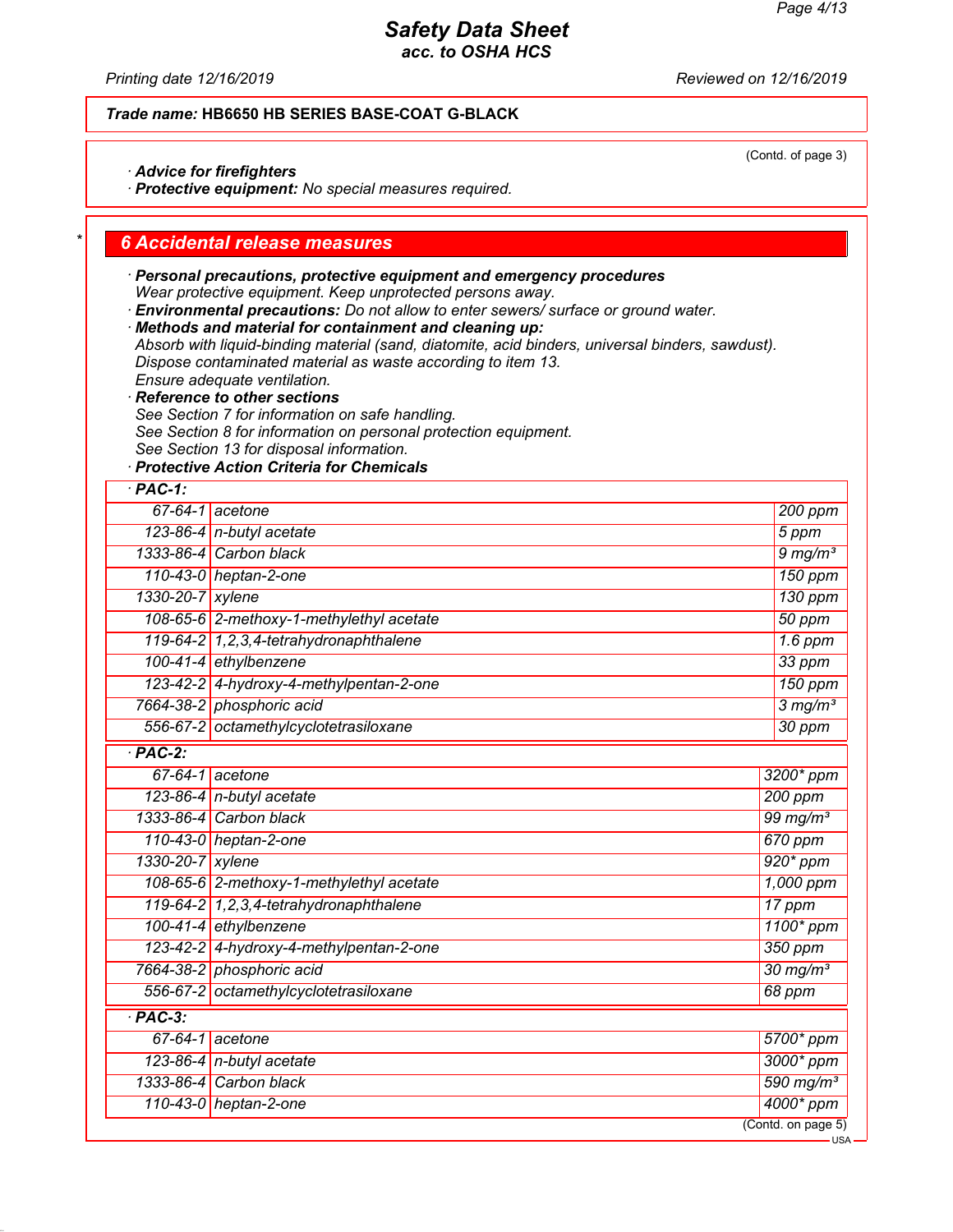*Printing date 12/16/2019 Reviewed on 12/16/2019*

#### *Trade name:* **HB6650 HB SERIES BASE-COAT G-BLACK**

|                  |                                           | (Contd. of page 4)      |
|------------------|-------------------------------------------|-------------------------|
| 1330-20-7 xylene |                                           | $\sqrt{2500^*}$ ppm     |
|                  | 108-65-6 2-methoxy-1-methylethyl acetate  | 5000* ppm               |
|                  | 119-64-2 1, 2, 3, 4-tetrahydronaphthalene | 100 ppm                 |
|                  | 100-41-4 ethylbenzene                     | 1800* ppm               |
|                  | 123-42-2 4-hydroxy-4-methylpentan-2-one   | $2100*$ ppm             |
|                  | 7664-38-2 phosphoric acid                 | $150$ mg/m <sup>3</sup> |
|                  | 556-67-2 octamethylcyclotetrasiloxane     | 130 ppm                 |

#### *7 Handling and storage*

#### *· Handling:*

*· Precautions for safe handling Ensure good ventilation/exhaustion at the workplace. Open and handle receptacle with care. Prevent formation of aerosols.*

*· Information about protection against explosions and fires: Keep ignition sources away - Do not smoke. Protect against electrostatic charges. Keep respiratory protective device available.*

*· Conditions for safe storage, including any incompatibilities*

*· Storage:*

*· Requirements to be met by storerooms and receptacles: Store in a cool location.*

*· Information about storage in one common storage facility: Not required.*

*· Further information about storage conditions: Keep receptacle tightly sealed. Store in cool, dry conditions in well sealed receptacles.*

*· Specific end use(s) No further relevant information available.*

## *\* 8 Exposure controls/personal protection*

*· Additional information about design of technical systems: No further data; see item 7.*

- *· Control parameters*
- *· Components with limit values that require monitoring at the workplace:*

*The following constituents are the only constituents of the product which have a PEL, TLV or other recommended exposure limit.*

*At this time, the other constituents have no known exposure limits.*

#### *67-64-1 acetone*

| PEL Long-term value: $2400$ mg/m <sup>3</sup> , 1000 ppm |  |
|----------------------------------------------------------|--|
|                                                          |  |

*REL Long-term value: 590 mg/m³, 250 ppm*

*TLV Short-term value: 1187 mg/m³, 500 ppm Long-term value: 594 mg/m³, 250 ppm BEI*

#### *123-86-4 n-butyl acetate*

*PEL Long-term value: 710 mg/m³, 150 ppm*

*REL Short-term value: 950 mg/m³, 200 ppm*

*Long-term value: 710 mg/m³, 150 ppm*

(Contd. on page 6)

USA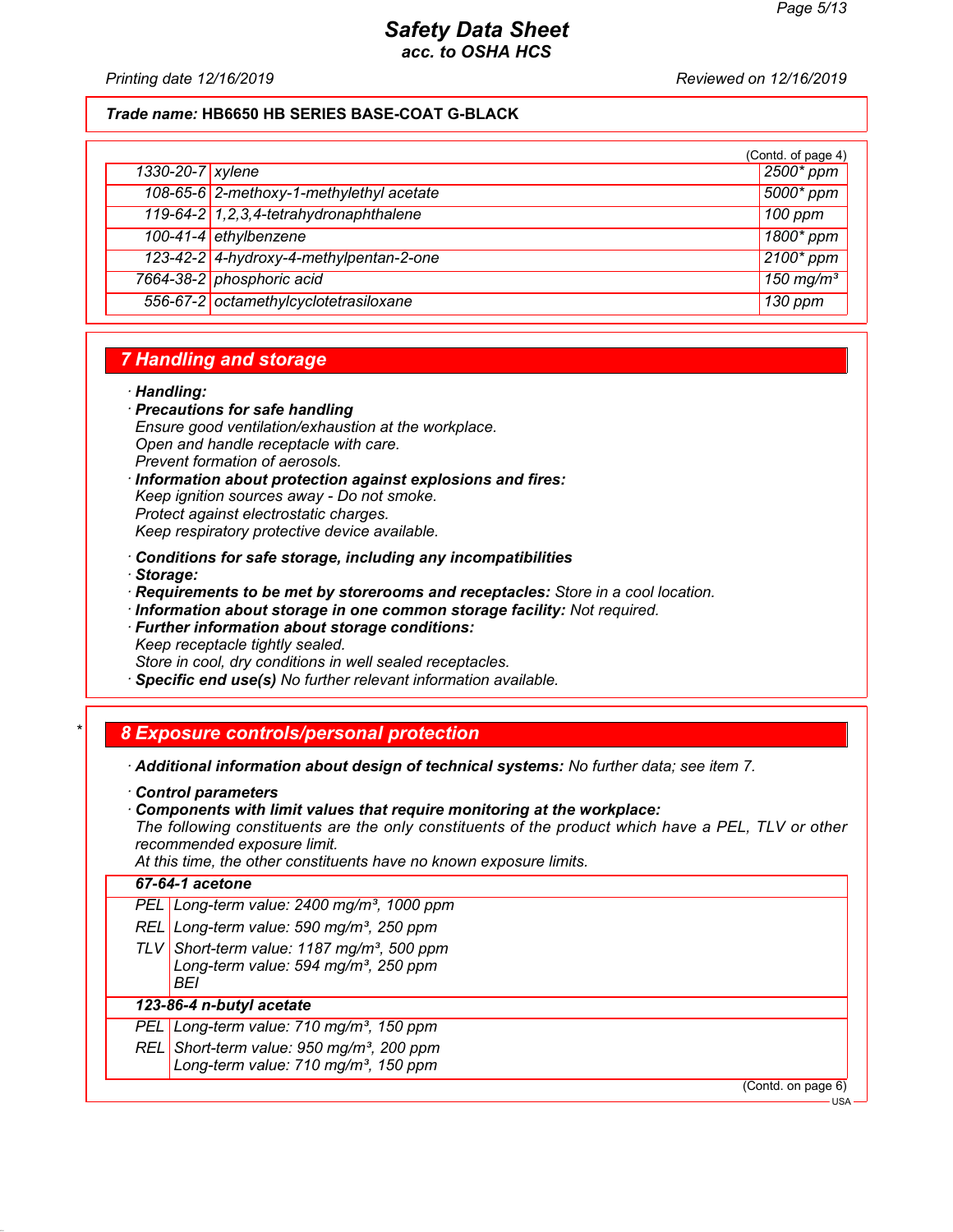*Printing date 12/16/2019 Reviewed on 12/16/2019*

*Trade name:* **HB6650 HB SERIES BASE-COAT G-BLACK**

|            | (Contd. of page 5)                                                                                       |
|------------|----------------------------------------------------------------------------------------------------------|
| <b>TLV</b> | Short-term value: 712 mg/m <sup>3</sup> , 150 ppm<br>Long-term value: 238 mg/m <sup>3</sup> , 50 ppm     |
|            | 1333-86-4 Carbon black                                                                                   |
|            | PEL Long-term value: 3.5 mg/m <sup>3</sup>                                                               |
|            | REL Long-term value: 3.5* mg/m <sup>3</sup>                                                              |
|            | *0.1 in presence of PAHs; See Pocket Guide Apps.A+C                                                      |
|            | TLV Long-term value: $3*$ mg/m <sup>3</sup>                                                              |
|            | *inhalable fraction                                                                                      |
|            | 110-43-0 heptan-2-one                                                                                    |
|            | PEL Long-term value: 465 mg/m <sup>3</sup> , 100 ppm                                                     |
|            | REL Long-term value: 465 mg/m <sup>3</sup> , 100 ppm                                                     |
|            | TLV Long-term value: 233 mg/m <sup>3</sup> , 50 ppm                                                      |
|            | 100-41-4 ethylbenzene                                                                                    |
|            | PEL Long-term value: 435 mg/m <sup>3</sup> , 100 ppm                                                     |
|            | REL Short-term value: 545 mg/m <sup>3</sup> , 125 ppm                                                    |
|            | Long-term value: 435 mg/m <sup>3</sup> , 100 ppm                                                         |
|            | TLV Long-term value: 87 mg/m <sup>3</sup> , 20 ppm                                                       |
|            | BEI                                                                                                      |
|            | · Ingredients with biological limit values:                                                              |
|            | 67-64-1 acetone                                                                                          |
|            | <b>BEI</b> 50 mg/L                                                                                       |
|            | Medium: urine                                                                                            |
|            | Time: end of shift<br>Parameter: Acetone (nonspecific)                                                   |
|            | 100-41-4 ethylbenzene                                                                                    |
|            | BEI 0.7 g/g creatinine                                                                                   |
|            | Medium: urine                                                                                            |
|            | Time: end of shift at end of workweek                                                                    |
|            | Parameter: Sum of mandelic acid and phenylglyoxylic acid (nonspecific, semi-quantitative)                |
|            |                                                                                                          |
|            | Medium: end-exhaled air                                                                                  |
|            | Time: not critical                                                                                       |
|            | Parameter: Ethyl benzene (semi-quantitative)                                                             |
|            | Additional information: The lists that were valid during the creation were used as basis.                |
|            | <b>Exposure controls</b>                                                                                 |
|            | · Personal protective equipment:                                                                         |
|            | · General protective and hygienic measures:                                                              |
|            | Keep away from foodstuffs, beverages and feed.                                                           |
|            | Immediately remove all soiled and contaminated clothing.                                                 |
|            | Wash hands before breaks and at the end of work.                                                         |
|            | Store protective clothing separately.                                                                    |
|            | Avoid contact with the eyes and skin.<br>· Breathing equipment:                                          |
|            | In case of brief exposure or low pollution use respiratory filter device. In case of intensive or longer |
|            | exposure use respiratory protective device that is independent of circulating air.<br>(Contd. on page 7) |
|            | $USA -$                                                                                                  |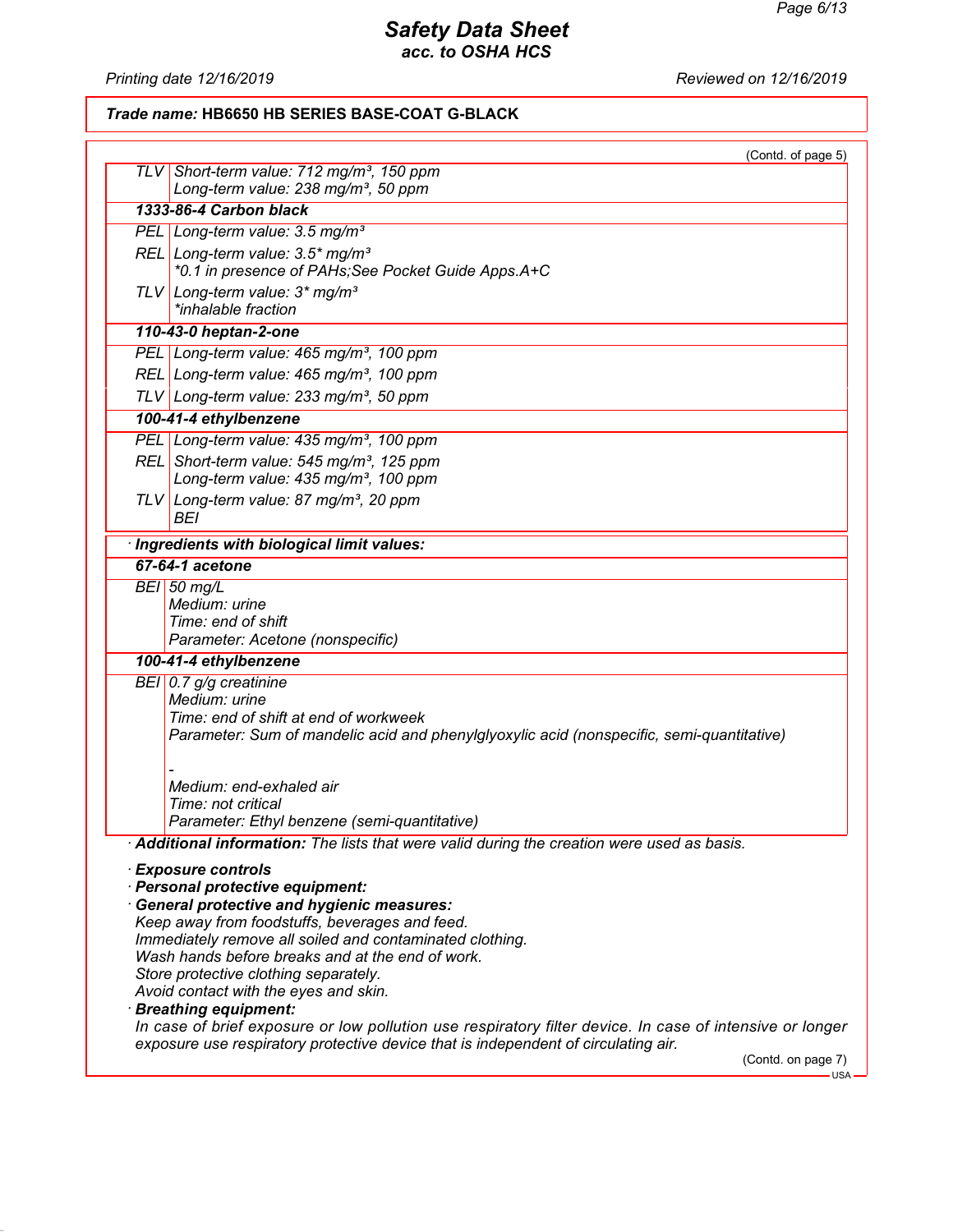*Printing date 12/16/2019 Reviewed on 12/16/2019*

#### *Trade name:* **HB6650 HB SERIES BASE-COAT G-BLACK**

(Contd. of page 6)

*· Protection of hands:*



*Protective gloves*

*The glove material has to be impermeable and resistant to the product/ the substance/ the preparation. Due to missing tests no recommendation to the glove material can be given for the product/ the preparation/ the chemical mixture.*

*Selection of the glove material on consideration of the penetration times, rates of diffusion and the degradation*

*· Material of gloves*

*The selection of the suitable gloves does not only depend on the material, but also on further marks of quality and varies from manufacturer to manufacturer. As the product is a preparation of several substances, the resistance of the glove material can not be calculated in advance and has therefore to be checked prior to the application.*

*· Penetration time of glove material The exact break through time has to be found out by the manufacturer of the protective gloves and has to be observed.*

*· Eye protection:*



*Tightly sealed goggles*

# *\* 9 Physical and chemical properties*

| Information on basic physical and chemical properties<br>$\cdot$ General Information                     |                                                                                                |  |
|----------------------------------------------------------------------------------------------------------|------------------------------------------------------------------------------------------------|--|
| · Appearance:<br>Form:                                                                                   | Liquid                                                                                         |  |
| Color:                                                                                                   | <b>Black</b>                                                                                   |  |
| · Odor:                                                                                                  | Characteristic                                                                                 |  |
| Odor threshold:                                                                                          | Not determined.                                                                                |  |
| · pH-value:                                                                                              | Not determined (pH N/A in solvent coatings)                                                    |  |
| <b>Change in condition</b><br><b>Melting point/Melting range:</b><br><b>Boiling point/Boiling range:</b> | Undetermined.<br>55.8-56.6 °C (132.4-133.9 °F)                                                 |  |
| · Flash point:                                                                                           | <-18 °C (<-64.4 °F)                                                                            |  |
| · Flammability (solid, gaseous):                                                                         | Not applicable.                                                                                |  |
| · Ignition temperature:                                                                                  | 370 °C (698 °F)                                                                                |  |
| Decomposition temperature:                                                                               | Not determined.                                                                                |  |
| · Auto igniting:                                                                                         | Product is not selfigniting.                                                                   |  |
| · Danger of explosion:                                                                                   | Product is not explosive. However, formation of explosive air/<br>vapor mixtures are possible. |  |
| · Explosion limits:                                                                                      |                                                                                                |  |
| Lower:                                                                                                   | 2.6 Vol %                                                                                      |  |
|                                                                                                          | (Contd. on page 8)                                                                             |  |

USA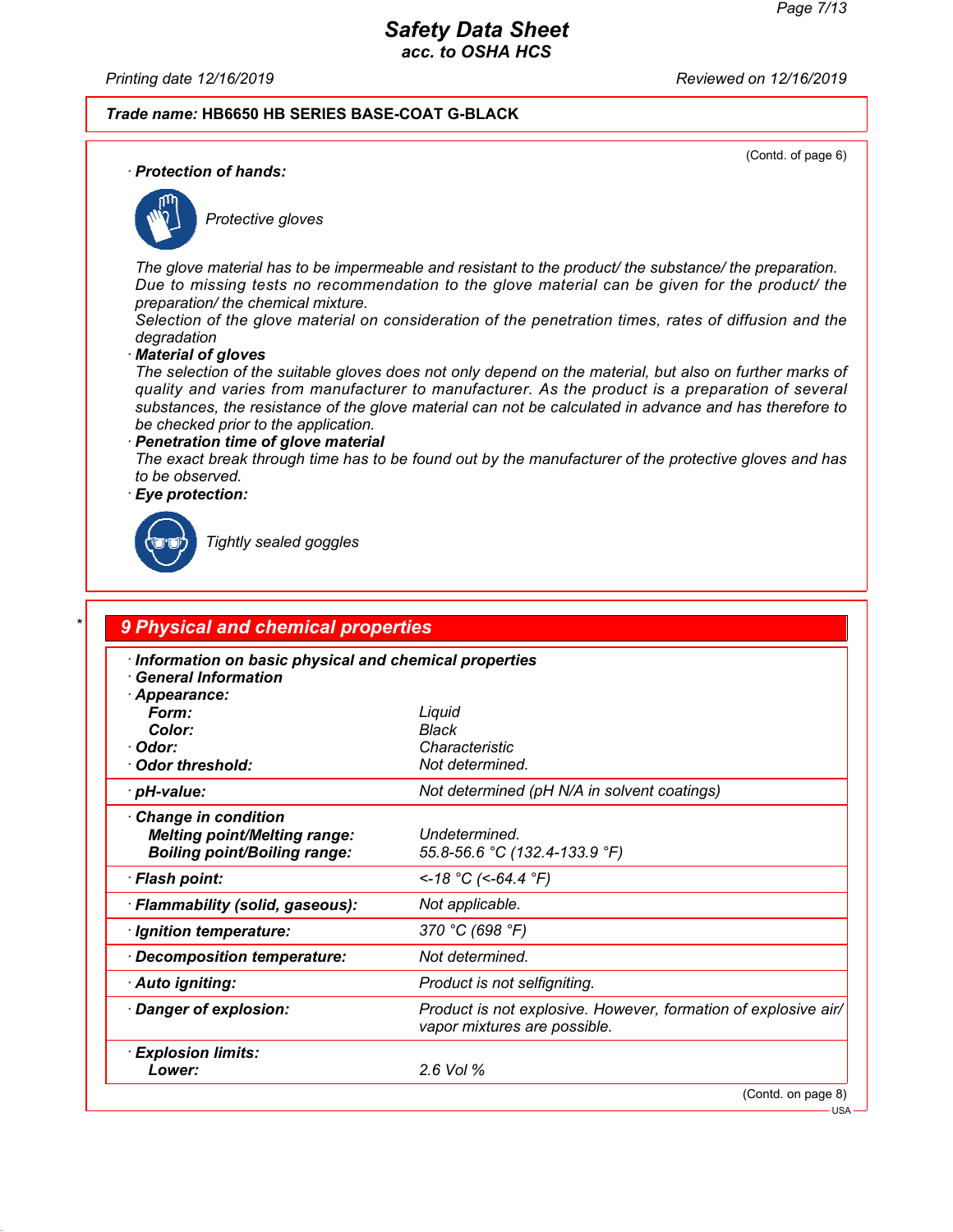*Printing date 12/16/2019 Reviewed on 12/16/2019*

#### *Trade name:* **HB6650 HB SERIES BASE-COAT G-BLACK**

|                                                            |                                            | (Contd. of page 7) |
|------------------------------------------------------------|--------------------------------------------|--------------------|
| Upper:                                                     | 13 Vol %                                   |                    |
| $\cdot$ Vapor pressure at 20 °C (68 °F):                   | 233 hPa (174.8 mm Hg)                      |                    |
| $\cdot$ Density at 20 °C (68 °F):                          | 1.0329 g/cm <sup>3</sup> (8.6196 lbs/gal)  |                    |
| · Relative density                                         | Not determined.                            |                    |
| · Vapor density                                            | Not determined.                            |                    |
| <b>Evaporation rate</b>                                    | Not determined.                            |                    |
| · Solubility in / Miscibility with                         |                                            |                    |
| Water:                                                     | Not miscible or difficult to mix.          |                    |
| · Partition coefficient (n-octanol/water): Not determined. |                                            |                    |
| · Viscosity:                                               |                                            |                    |
| Dynamic:                                                   | Not determined.                            |                    |
| <b>Kinematic:</b>                                          | Not determined.                            |                    |
| · Solvent content:                                         |                                            |                    |
| <b>Organic solvents:</b>                                   | 46.4%                                      |                    |
| <b>VOC content:</b>                                        | 12.37%                                     |                    |
|                                                            | 127.8 g/l / 1.07 lb/gal                    |                    |
| Solids content:                                            | 32.9%                                      |                    |
| $\cdot$ Other information                                  | No further relevant information available. |                    |

#### *10 Stability and reactivity*

*· Reactivity No further relevant information available.*

*· Chemical stability*

*· Thermal decomposition / conditions to be avoided: No decomposition if used according to specifications.*

- *· Possibility of hazardous reactions No dangerous reactions known.*
- *· Conditions to avoid No further relevant information available.*
- *· Incompatible materials: No further relevant information available.*
- *· Hazardous decomposition products: No dangerous decomposition products known.*

#### *\* 11 Toxicological information*

*· Information on toxicological effects*

*· Acute toxicity:*

*· LD/LC50 values that are relevant for classification:*

*64742-95-6 Solvent naphtha (petroleum), light arom.*

*Oral LD50 >6,800 mg/kg (rat) Dermal LD50 >3,400 mg/kg (rab)*

*Inhalative LC50/4 h >10.2 mg/l (rat)*

#### *· Primary irritant effect:*

- *· on the skin: Irritant to skin and mucous membranes.*
- *· on the eye: Irritating effect.*
- *· Sensitization: No sensitizing effects known.*
- *· Additional toxicological information:*

*The product shows the following dangers according to internally approved calculation methods for preparations:*

*Irritant*

(Contd. on page 9)

 $-1$ ISA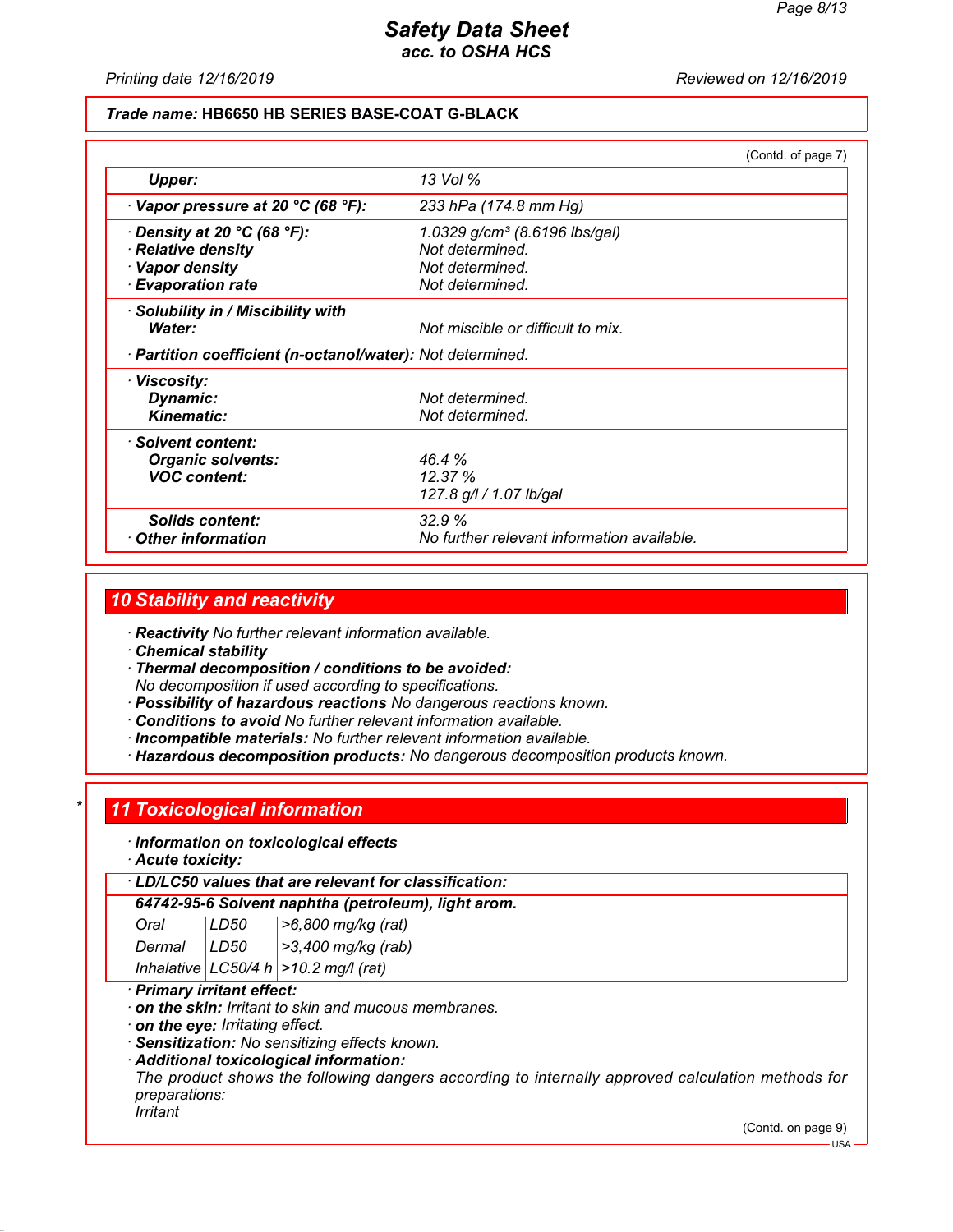*Printing date 12/16/2019 Reviewed on 12/16/2019*

#### *Trade name:* **HB6650 HB SERIES BASE-COAT G-BLACK**

(Contd. of page 8)

*The product can cause inheritable damage.*

- *· Carcinogenic categories*
- *· IARC (International Agency for Research on Cancer)*

*1333-86-4 Carbon black 2B*

*1330-20-7 xylene 3* 

*100-41-4 ethylbenzene 2B*

*· NTP (National Toxicology Program)*

*None of the ingredients is listed.*

*· OSHA-Ca (Occupational Safety & Health Administration)*

*None of the ingredients is listed.*

## *\* 12 Ecological information*

- *· Toxicity*
- *· Aquatic toxicity: No further relevant information available.*
- *· Persistence and degradability No further relevant information available.*
- *· Behavior in environmental systems:*
- *· Bioaccumulative potential No further relevant information available.*
- *· Mobility in soil No further relevant information available.*
- *· Additional ecological information:*
- *· General notes:*
- *Water hazard class 3 (Self-assessment): extremely hazardous for water Do not allow product to reach ground water, water course or sewage system, even in small quantities.*

*Danger to drinking water if even extremely small quantities leak into the ground.*

- *· Results of PBT and vPvB assessment*
- *· PBT: Not applicable.*
- *· vPvB: Not applicable.*
- *· Other adverse effects No further relevant information available.*

## *13 Disposal considerations*

- *· Waste treatment methods*
- *· Recommendation:*

*Must not be disposed of together with household garbage. Do not allow product to reach sewage system.*

*· Uncleaned packagings:*

*· Recommendation: Disposal must be made according to official regulations.*

| · UN-Number               |              |  |
|---------------------------|--------------|--|
| DOT, IMDG, IATA           | UN1263       |  |
| · UN proper shipping name |              |  |
| ∙ DOT                     | Paint        |  |
| $\cdot$ IMDG, IATA        | <b>PAINT</b> |  |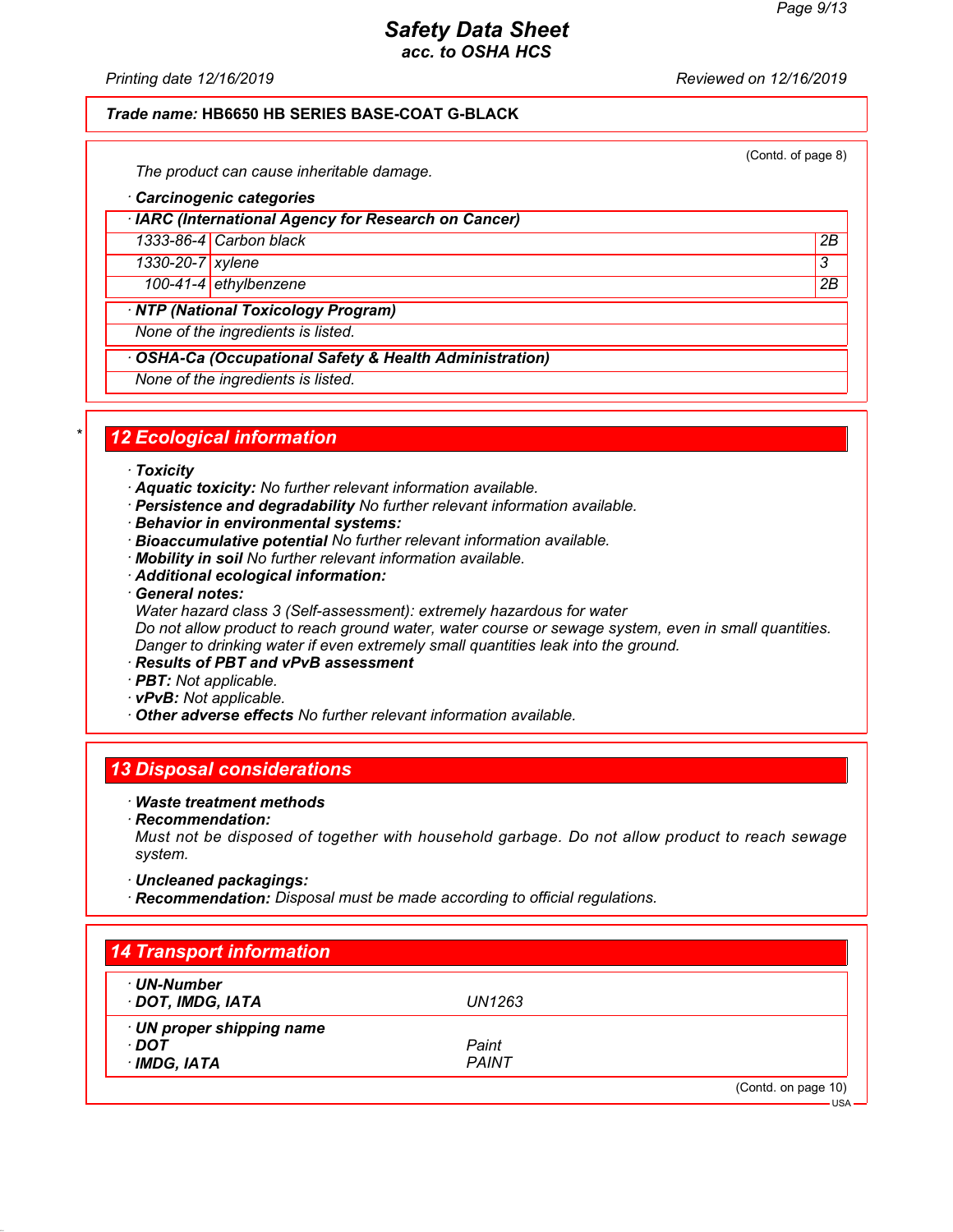*Printing date 12/16/2019 Reviewed on 12/16/2019*

#### *Trade name:* **HB6650 HB SERIES BASE-COAT G-BLACK**

|                                                         | (Contd. of page 9)                               |
|---------------------------------------------------------|--------------------------------------------------|
| · Transport hazard class(es)                            |                                                  |
| $\cdot$ DOT                                             |                                                  |
|                                                         |                                                  |
|                                                         |                                                  |
|                                                         |                                                  |
| Class                                                   | 3 Flammable liquids                              |
| · Label                                                 | 3                                                |
| $·$ IMDG, IATA                                          |                                                  |
|                                                         |                                                  |
|                                                         |                                                  |
|                                                         |                                                  |
| · Class                                                 |                                                  |
| · Label                                                 | 3 Flammable liquids<br>3                         |
| · Packing group                                         |                                                  |
| · DOT, IMDG, IATA                                       | $\mathcal{U}$                                    |
| <b>Environmental hazards:</b>                           |                                                  |
| · Marine pollutant:                                     | No                                               |
| · Special precautions for user                          | Warning: Flammable liquids                       |
| · Hazard identification number (Kemler code): 33        |                                                  |
| · EMS Number:                                           | $F-E$ , S-E                                      |
| · Stowage Category                                      | В                                                |
| Transport in bulk according to Annex II of              |                                                  |
| <b>MARPOL73/78 and the IBC Code</b>                     | Not applicable.                                  |
| · Transport/Additional information:                     |                                                  |
| $\cdot$ DOT                                             |                                                  |
| · Quantity limitations                                  | On passenger aircraft/rail: 5 L                  |
|                                                         | On cargo aircraft only: 60 L                     |
| ∙IMDG                                                   |                                                  |
| · Limited quantities (LQ)<br>· Excepted quantities (EQ) | 5L<br>Code: E2                                   |
|                                                         | Maximum net quantity per inner packaging: 30 ml  |
|                                                         | Maximum net quantity per outer packaging: 500 ml |
| · UN "Model Regulation":                                | <b>UN 1263 PAINT, 3, II</b>                      |

## *\* 15 Regulatory information*

*· Safety, health and environmental regulations/legislation specific for the substance or mixture · Sara*

*· Section 355 (extremely hazardous substances):*

*None of the ingredients is listed.*

*· Section 313 (Specific toxic chemical listings):*

*1330-20-7 xylene*

(Contd. on page 11)

USA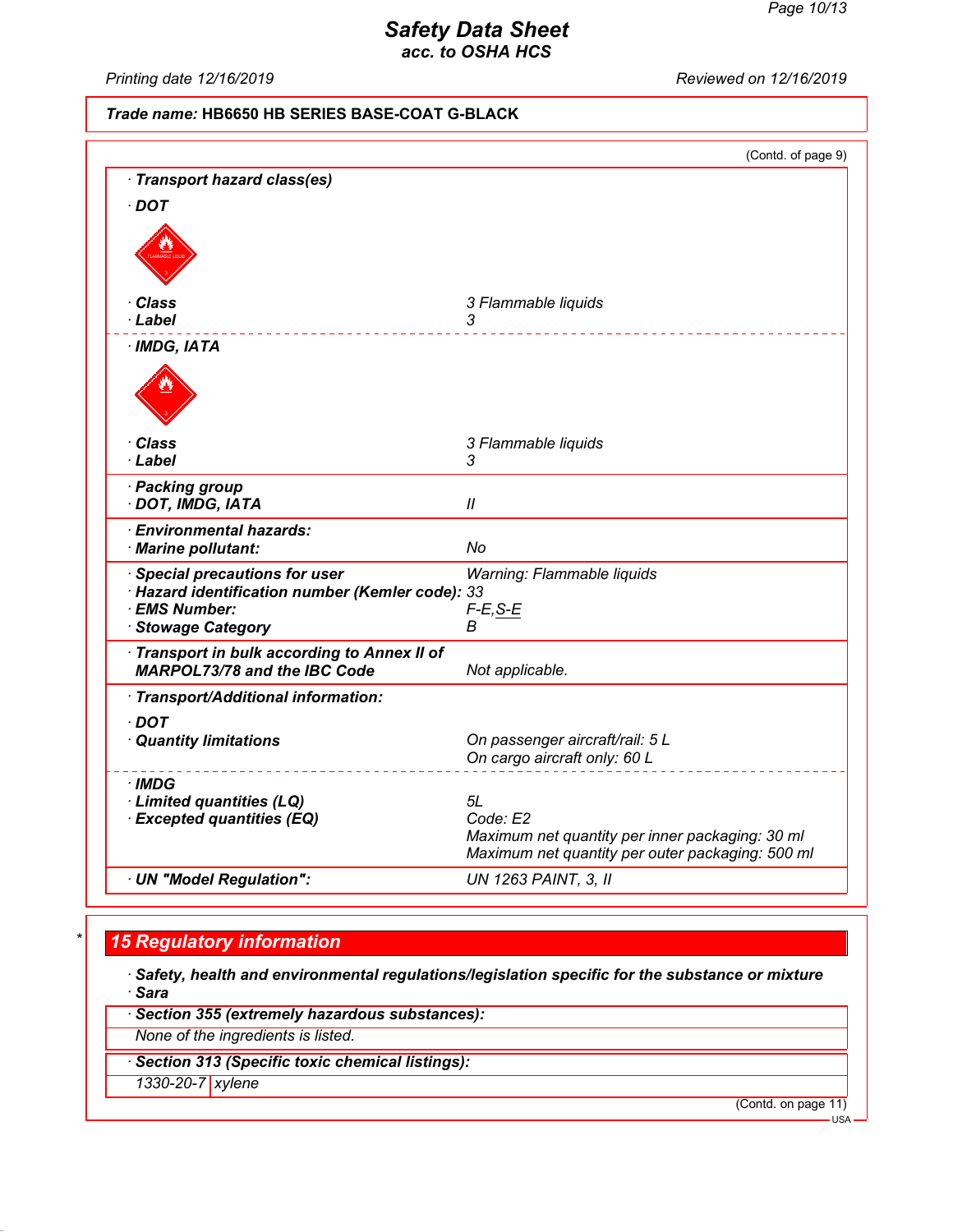*Printing date 12/16/2019 Reviewed on 12/16/2019*

#### *Trade name:* **HB6650 HB SERIES BASE-COAT G-BLACK**

|                                        |                                                                    | (Contd. of page 10) |  |
|----------------------------------------|--------------------------------------------------------------------|---------------------|--|
|                                        | 100-41-4 ethylbenzene                                              |                     |  |
|                                        | 7664-38-2 phosphoric acid                                          |                     |  |
| · TSCA (Toxic Substances Control Act): |                                                                    |                     |  |
|                                        | All components have the value ACTIVE.                              |                     |  |
|                                        | <b>Hazardous Air Pollutants</b>                                    |                     |  |
| 1330-20-7 xylene                       |                                                                    |                     |  |
|                                        | 100-41-4 ethylbenzene                                              |                     |  |
| Proposition 65                         |                                                                    |                     |  |
|                                        | Chemicals known to cause cancer:                                   |                     |  |
|                                        | 98-56-6 4-chloro-alpha, alpha, alpha-trifluorotoluene              |                     |  |
|                                        | 1333-86-4 Carbon black                                             |                     |  |
|                                        | 100-41-4 ethylbenzene                                              |                     |  |
|                                        | Chemicals known to cause reproductive toxicity for females:        |                     |  |
|                                        | None of the ingredients is listed.                                 |                     |  |
|                                        | Chemicals known to cause reproductive toxicity for males:          |                     |  |
|                                        | None of the ingredients is listed.                                 |                     |  |
|                                        | Chemicals known to cause developmental toxicity:                   |                     |  |
|                                        | None of the ingredients is listed.                                 |                     |  |
|                                        | Carcinogenic categories                                            |                     |  |
|                                        | <b>EPA (Environmental Protection Agency)</b>                       |                     |  |
|                                        | $67-64-1$ acetone                                                  | I                   |  |
| 1330-20-7 xylene                       |                                                                    | $\prime$            |  |
|                                        | 100-41-4 ethylbenzene                                              | D                   |  |
|                                        | · TLV (Threshold Limit Value established by ACGIH)                 |                     |  |
|                                        | 67-64-1 acetone                                                    | A4                  |  |
|                                        | 1333-86-4 Carbon black                                             | A4                  |  |
| 1330-20-7 xylene                       |                                                                    | A4                  |  |
|                                        | 100-41-4 ethylbenzene                                              | $\overline{A3}$     |  |
|                                        | · NIOSH-Ca (National Institute for Occupational Safety and Health) |                     |  |
|                                        | 1333-86-4 Carbon black                                             |                     |  |
| <b>GHS label elements</b>              |                                                                    |                     |  |

*The product is classified and labeled according to the Globally Harmonized System (GHS). · Hazard pictograms*



*· Signal word Danger*

*· Hazard-determining components of labeling:*

*acetone Carbon black Solvent naphtha (petroleum), light arom. n-butyl acetate*

(Contd. on page 12)

USA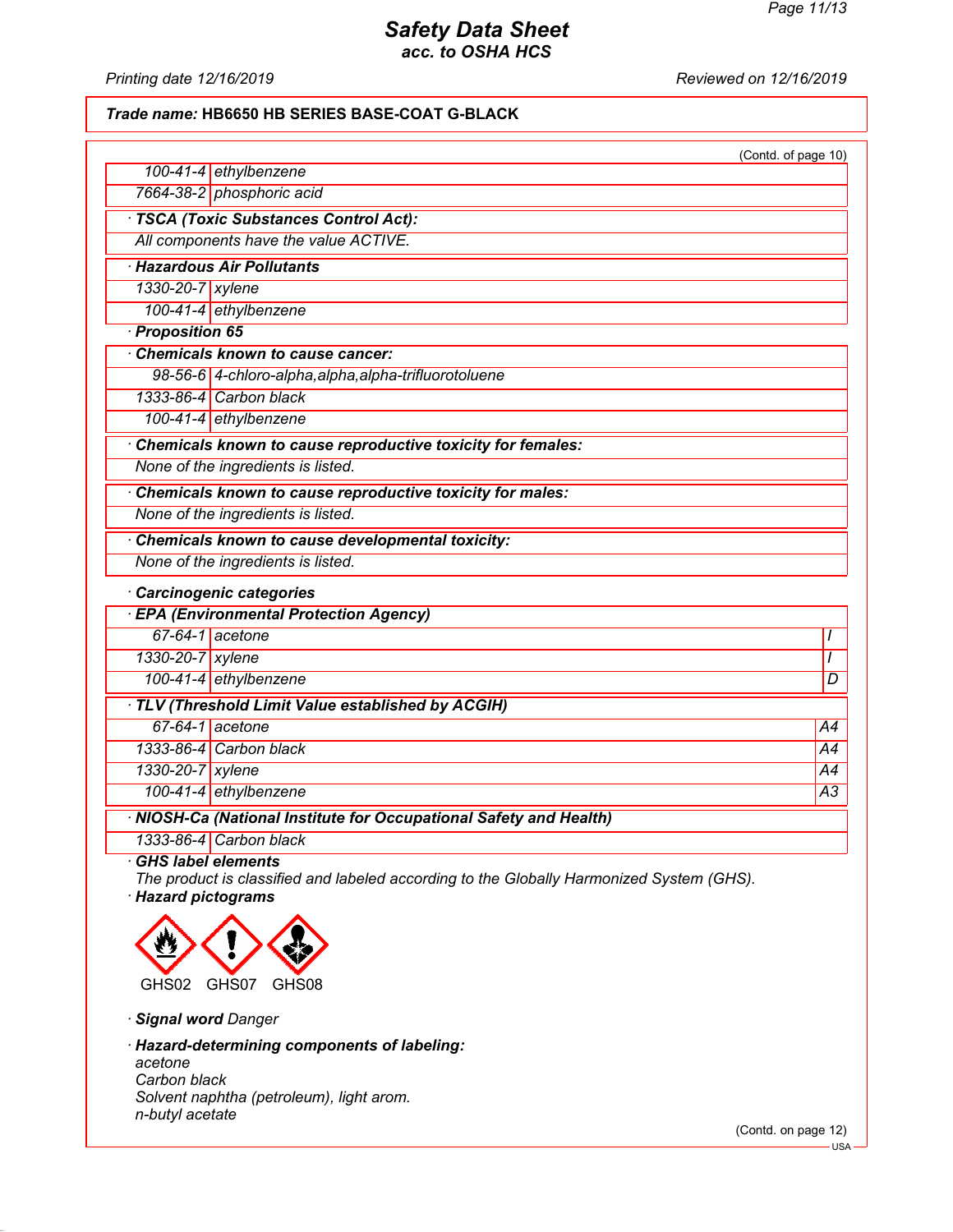*Printing date 12/16/2019 Reviewed on 12/16/2019*

#### *Trade name:* **HB6650 HB SERIES BASE-COAT G-BLACK**

|                                                                                                         | (Contd. of page 11) |
|---------------------------------------------------------------------------------------------------------|---------------------|
| $\cdot$ Hazard statements                                                                               |                     |
| Highly flammable liquid and vapor.                                                                      |                     |
| Causes skin irritation.                                                                                 |                     |
| Causes serious eye irritation.                                                                          |                     |
| May cause genetic defects.                                                                              |                     |
| May cause cancer.                                                                                       |                     |
| May cause drowsiness or dizziness.                                                                      |                     |
| · Precautionary statements                                                                              |                     |
| Obtain special instructions before use.                                                                 |                     |
| Do not handle until all safety precautions have been read and understood.                               |                     |
| Keep away from heat/sparks/open flames/hot surfaces. - No smoking.                                      |                     |
| Ground/bond container and receiving equipment.                                                          |                     |
| Use explosion-proof electrical/ventilating/lighting/equipment.                                          |                     |
| Use only non-sparking tools.                                                                            |                     |
| Take precautionary measures against static discharge.                                                   |                     |
| Avoid breathing dust/fume/gas/mist/vapors/spray                                                         |                     |
| Wash thoroughly after handling.                                                                         |                     |
| Use only outdoors or in a well-ventilated area.                                                         |                     |
| Wear protective gloves/protective clothing/eye protection/face protection.                              |                     |
| If on skin (or hair): Take off immediately all contaminated clothing. Rinse skin with water/shower.     |                     |
| IF INHALED: Remove person to fresh air and keep comfortable for breathing.                              |                     |
| If in eyes: Rinse cautiously with water for several minutes. Remove contact lenses, if present and easy |                     |
| to do. Continue rinsing.                                                                                |                     |
| IF exposed or concerned: Get medical advice/attention.                                                  |                     |
| Call a poison center/doctor if you feel unwell.                                                         |                     |
| Specific treatment (see on this label).                                                                 |                     |
| Take off contaminated clothing and wash it before reuse.                                                |                     |
| If skin irritation occurs: Get medical advice/attention.                                                |                     |
| If eye irritation persists: Get medical advice/attention.                                               |                     |
| In case of fire: Use for extinction: CO2, powder or water spray.                                        |                     |
| Store in a well-ventilated place. Keep container tightly closed.                                        |                     |
| Store in a well-ventilated place. Keep cool.                                                            |                     |
| Store locked up.                                                                                        |                     |
| Dispose of contents/container in accordance with local/regional/national/international regulations.     |                     |
|                                                                                                         |                     |
| · National regulations:                                                                                 |                     |
| Additional classification according to Decree on Hazardous Materials:                                   |                     |

*Carcinogenic hazardous material group III (dangerous).*

*· Information about limitation of use:*

*Workers are not allowed to be exposed to the hazardous carcinogenic materials contained in this preparation. Exceptions can be made by the authorities in certain cases.*

*· Chemical safety assessment: A Chemical Safety Assessment has not been carried out.*

## *16 Other information*

*This information is based on our present knowledge. However, this shall not constitute a guarantee for any specific product features and shall not establish a legally valid contractual relationship.*

- *· Department issuing SDS: Environment protection department.*
- *· Contact: Product Safety Dept.*
- *· Date of preparation / last revision 12/16/2019 / 3*

*· Abbreviations and acronyms: IMDG: International Maritime Code for Dangerous Goods DOT: US Department of Transportation IATA: International Air Transport Association ACGIH: American Conference of Governmental Industrial Hygienists*

(Contd. on page 13)

USA